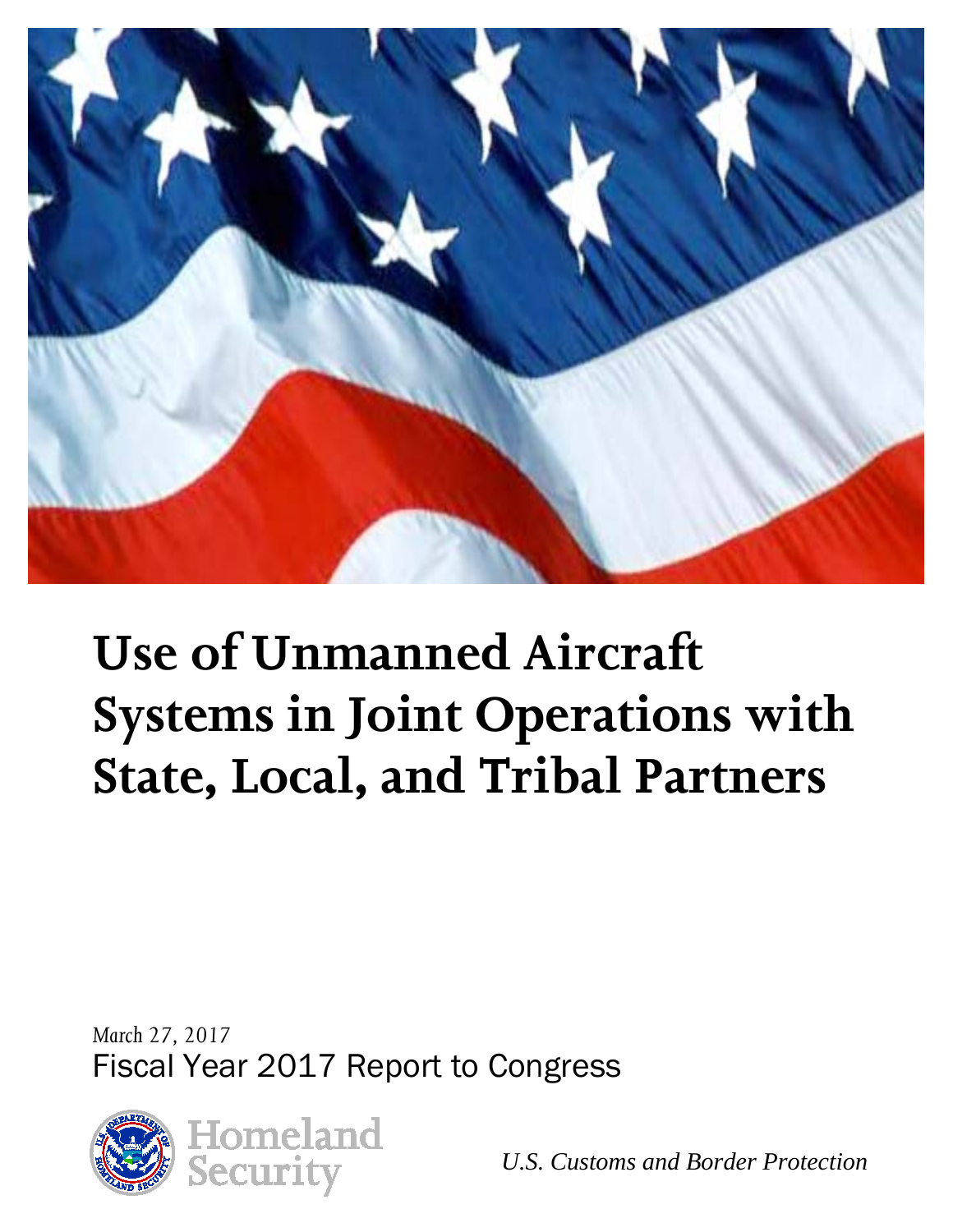## Message from the Acting Deputy Commissioner of CBP

#### March 27, 2017

I am pleased to submit the following report, "Use of Unmanned" Aircraft Systems in Joint Operations with State, Local, and Tribal Partners," prepared by U.S. Customs and Border Protection (CBP).

This document has been compiled pursuant to direction in House Report 114-668 and in Senate Report 114-264 accompanying the Fiscal Year (FY) 2017 appropriations actions in Congress.

Pursuant to congressional requirements, this report is being provided to the following Members of Congress:

> The Honorable John R. Carter Chairman, House Appropriations Subcommittee on Homeland Security



The Honorable Lucille Roybal-Allard Ranking Member, House Appropriations Subcommittee on Homeland Security

The Honorable John Boozman Chairman, Senate Appropriations Subcommittee on Homeland Security

The Honorable Jon Tester Ranking Member, Senate Appropriations Subcommittee on Homeland Security

I would be pleased to respond to any questions you may have. Please do not hesitate to contact my office at (202) 344-2001 or the Department's Chief Financial Officer (Acting), Stacy Marcott, at (202) 447-5751.

Sincerely,

R.D. alles

Randolph D. Alles **Acting Deputy Commissioner** U.S. Customs and Border Protection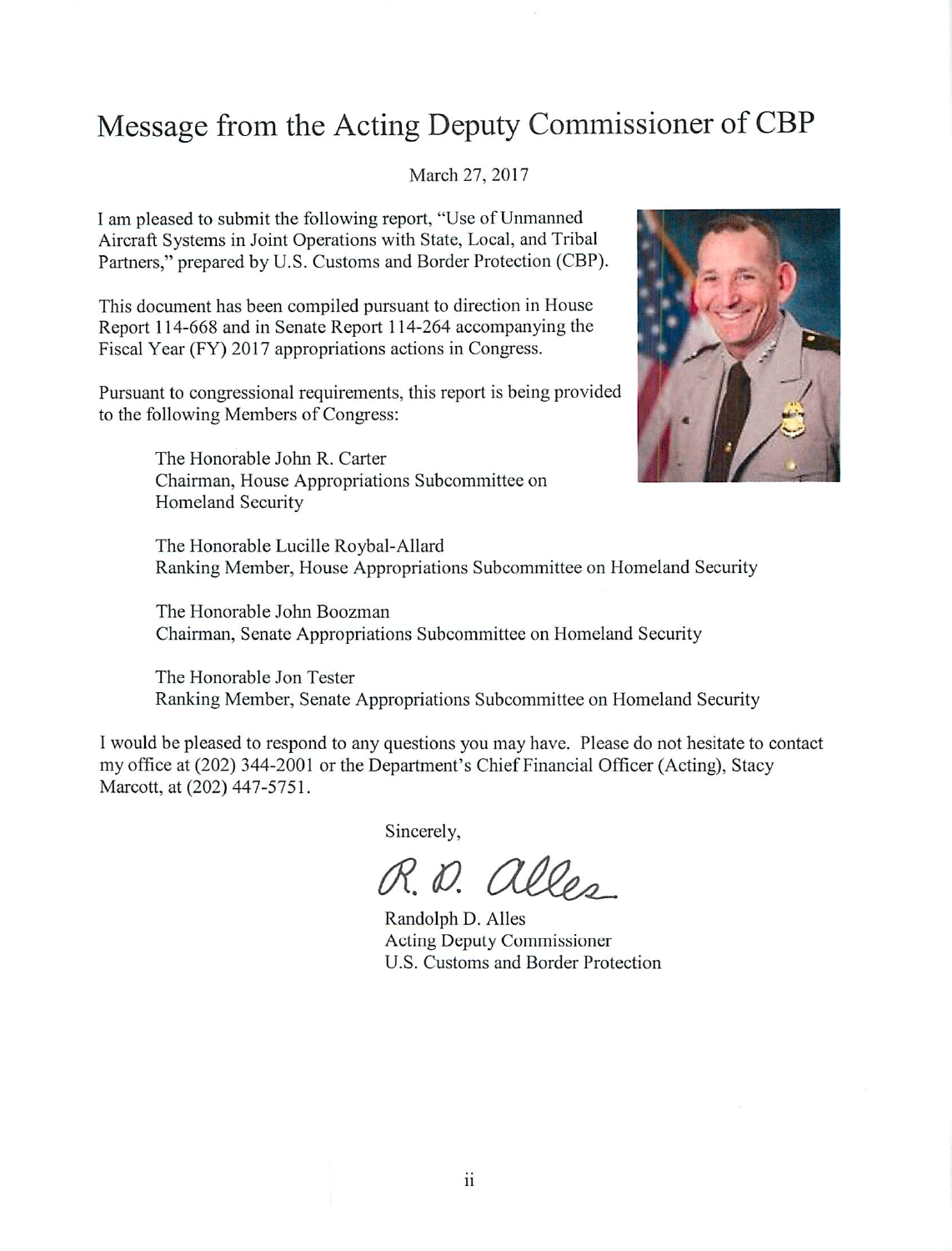## Executive Summary

This report details CBP's Air and Marine Operations' (AMO) use of unmanned aircraft systems (UAS) to conduct joint operations during FY 2016 with state, local, and tribal law enforcement entities. This report includes the number of times that AMO employed UAS in joint operations with state, local, and tribal partners; the geographical and environmental area in which these UAS operated; the purpose and justification for the UAS for these types of joint operations; and AMO's partners. This report also contains a table that reflects total flight hours, as well as several tables that provide information on AMO's geographical and environmental challenges in each operating area.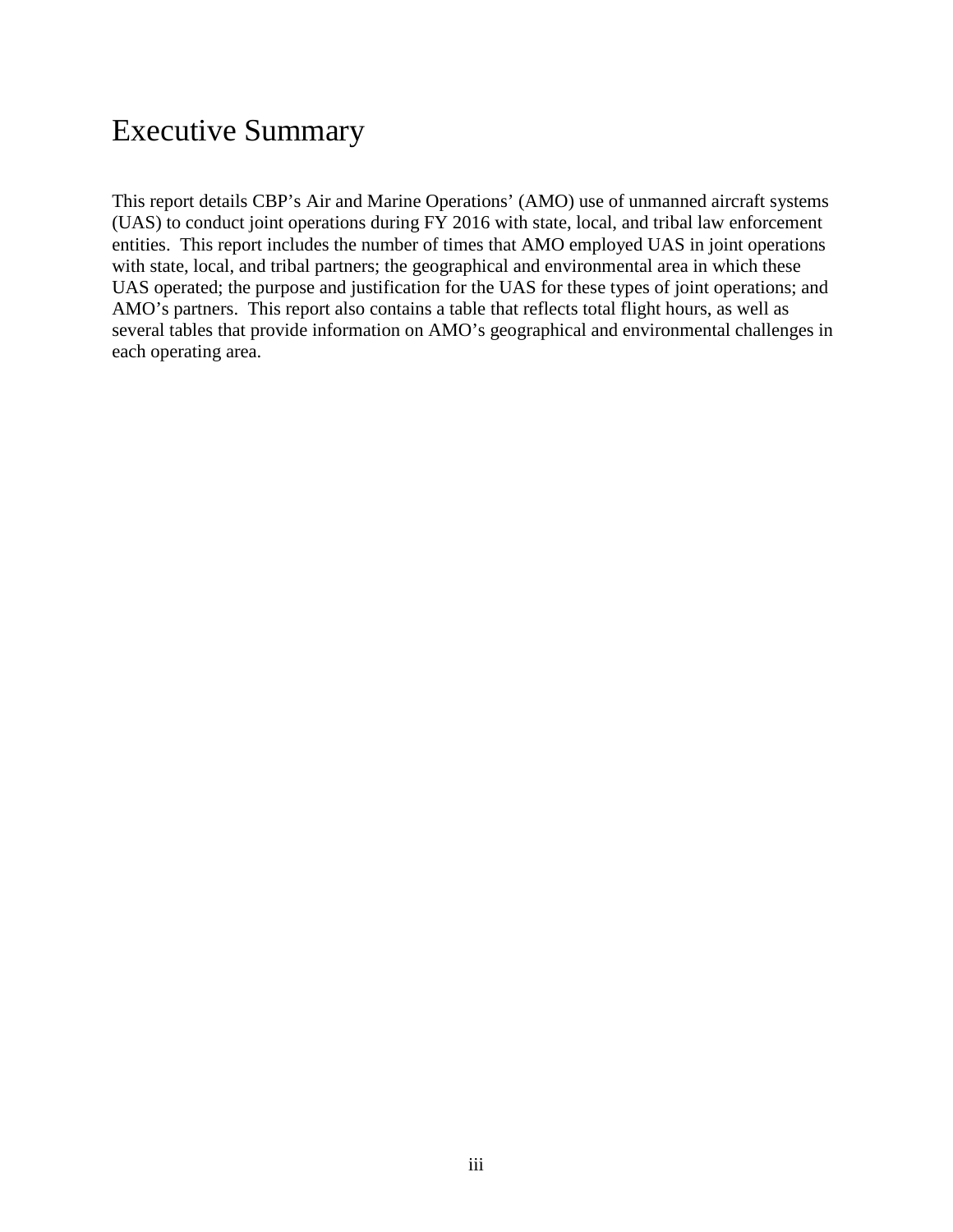

## Use of Unmanned Aircraft Systems in Joint Operations with State, Local, and Tribal Partners

## **Table of Contents**

| $\mathbf{I}$ . |                |
|----------------|----------------|
| Π.             |                |
| Ш.             |                |
|                |                |
|                |                |
|                | $\overline{4}$ |
|                |                |
| IV.            |                |
| V.             |                |
|                |                |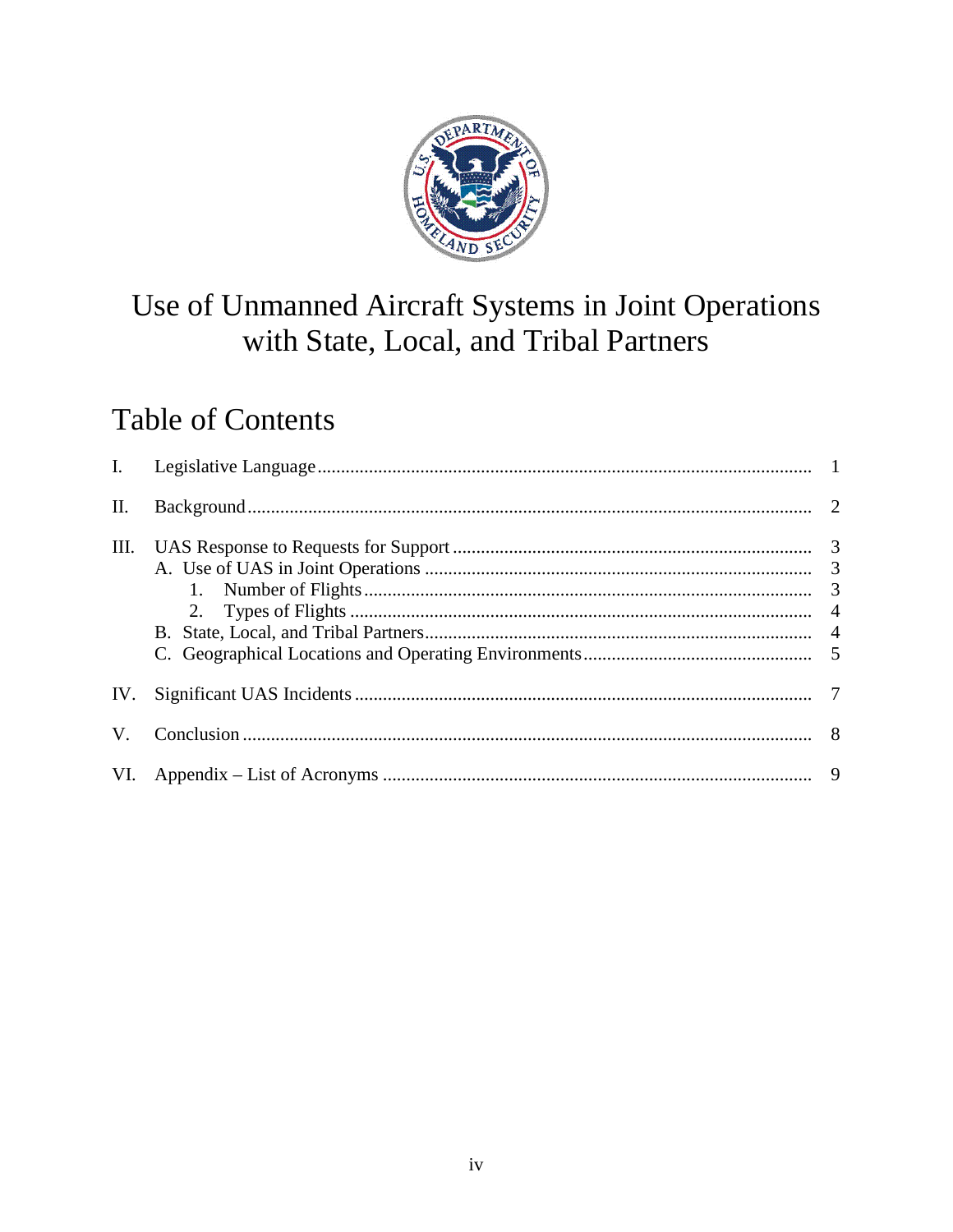## <span id="page-4-0"></span>I. Legislative Language

This document was compiled pursuant to direction in House Report 114-668 and in Senate Report 114-264 accompanying the Fiscal Year (FY) 2017 appropriations actions in Congress.

House Report 114-668 states:

Many Americans worry that unmanned aircraft systems (UAS) can be used inappropriately to monitor, track, or surveil their movements without the benefit of a warrant. The Committee notes that DHS uses an oversight framework and procedures that ensure compliance with privacy and civil liberty laws and standards. Furthermore, Federal Aviation Administration (FAA) requirements and CBP policies and procedures limit UAS operations. To monitor compliance with these laws, the Committee expects DHS to track the number of times these systems are used along the border, in a maritime environment, or in support of state, local, and/or tribal law enforcement entities, and encourages DHS to make this information publicly available.

Senate Report 114-264 states:

In addition, the Committee directs the Department to report on the number of times that CBP UAS are used in response to a specific request to support State, local, and tribal law enforcement entities in the prior fiscal year.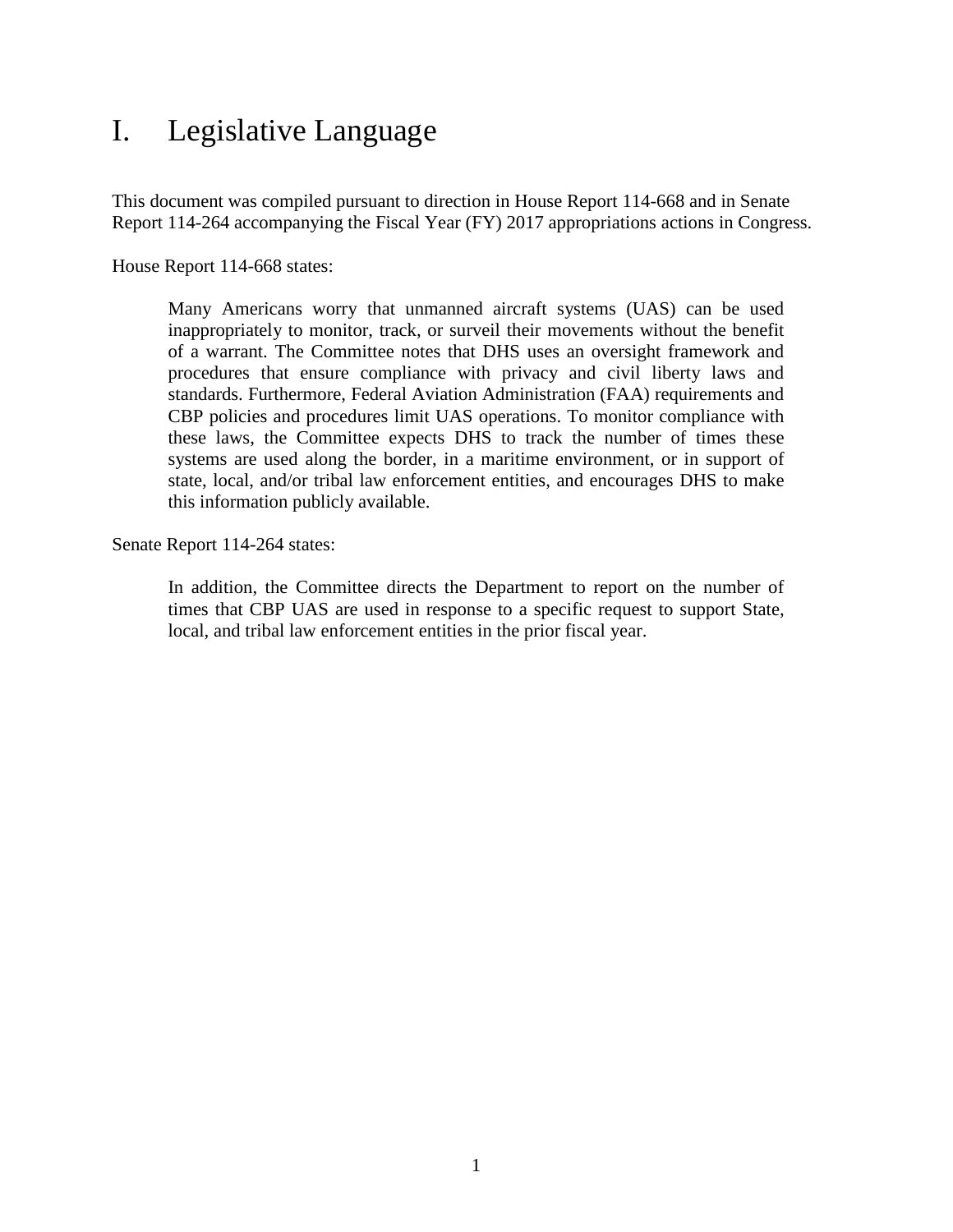## <span id="page-5-0"></span>II. Background

U.S. Customs and Border Protection's (CBP) unmanned aircraft system program contributes to each of Air and Marine Operations' (AMO) four operational core competencies: interdiction, investigation, domain awareness, and contingencies and national taskings. As illustrated in the *Air and Marine Operations Vision 2025*, these core competencies directly align with and contribute to CBP goals and Department of Homeland Security (DHS) missions.

Domain awareness is the observation of the operating domain (e.g., land or maritime) and understanding the baseline information associated with the domain. Domain awareness operations result in the detection of illegal activity along the border areas of the United States. AMO's domain awareness has improved vastly with the advent of the Vehicle and



Dismount Exploitation Radar and SeaVue Radar systems. The UAS's high-endurance capability, coupled with an electro-optical/infrared camera and interchangeable radar payloads, allows CBP to detect and track illegal land and maritime cross-border activity. The UAS have the ability to transmit real-time information such as full-motion video and synthetic aperture radar cueing to a common operating picture, which is passed to ground agents for tactical response. This capability contributes to high domain awareness throughout any type of operation, enhancing mission execution, officer safety, and evidence collection.

The same UAS capabilities facilitate national and state contingency operations that include response to natural and manmade disasters, as well as other humanitarian operations.

CBP employs UAS in accordance with U.S. law and consistent with federal UAS surveillance operations directives. During FY 2016, CBP conducted 22 UAS flight operations in partnership with state, local, and tribal law enforcement entities. CBP's UAS operate within the guidance and airspace restrictions of the FAA to provide integrated and coordinated border interdiction in furtherance of DHS's homeland security mission, other law enforcement support, and humanitarian relief missions consistent with the prerogatives of DHS and CBP. AMO maintains historical records of all UAS operations in its auditable system of record, the Tasking, Operations, and Management Information System, for review and oversight. Records of CBP's UAS activity are available to the public through the Freedom of Information Act.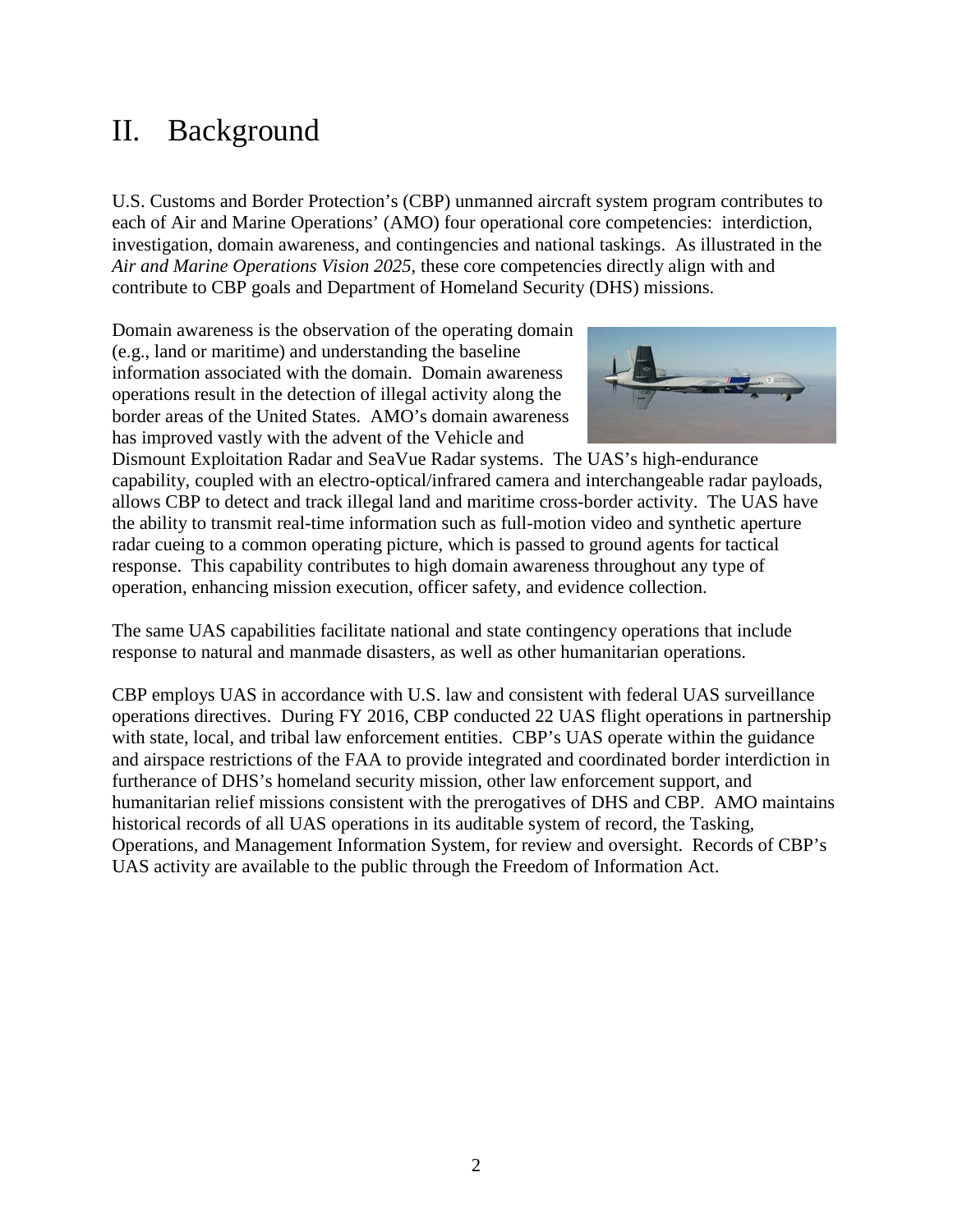## <span id="page-6-0"></span>III. UAS Response to Requests for Support

## <span id="page-6-1"></span>A. Use of UAS in Joint Operations

AMO works with several interagency and intergovernmental task forces that coordinate routine operations with federal, state, local, and tribal law enforcement entities. These operations are coordinated at the individual task forces and are routine to AMO's UAS operations. Operations along the southern border are coordinated by the DHS Joint Task Force-West (JTF-W), whereas northern border operations are coordinated primarily by AMO National Air Security Operations Center–Grand Forks (NASOC-GF) for state or local entities. AMO's partners can request additional assistance for operations that don't fall under routine patrols by submitting an aviation support request (ASR). Whether or not a partner needs to submit an ASR depends on the circumstances of the request. For instance, high-risk, planned law enforcement actions, such as serving warrants that may involve officer safety, necessitate an ASR to ensure that AMO provides the best asset available for the request. Routine support that can be conducted without impact to current operations or operations that already have been scheduled do not require an ASR and normally fall under the task forces. If there are exigent circumstances and AMO must launch immediately, then AMO will provide appropriate notification as soon as possible. AMO approves ASRs on a case-by-case basis to ensure the best use of the UAS or other AMO assets.

In FY 2016, AMO deployed the UAS for surveillance, detection, and investigation operations with state, local, and tribal partners from two locations: NASOC-GF in North Dakota and National Air Security Operations Center – Sierra Vista (NASOC-SV) in Arizona.

AMO flew 157.8 hours for state, local, and tribal joint operations during FY 2016. This represents approximately 3 percent of the 5,540 hours of total UAS flight time during this period. Table 1 depicts flight hours for FY 2016.

#### <span id="page-6-2"></span>**1. Number of Flights**

In FY 2016, AMO conducted 22 flights for state, local, and tribal operations. The vast majority of the flights were Reconnaissance, Surveillance, Target, and Acquisition flights.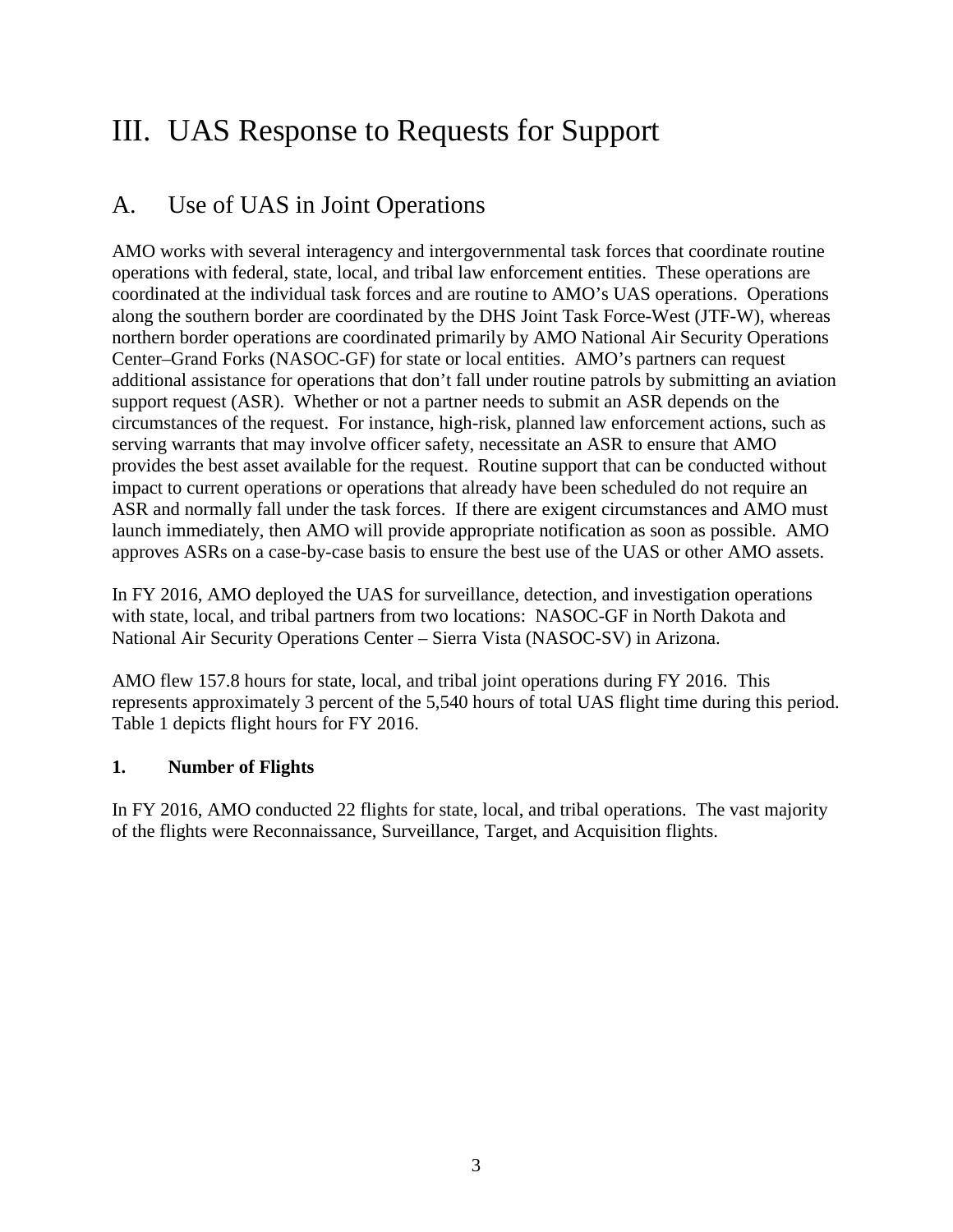| Table 1<br>Flights Involving State, Local, and Tribal Partners from FY 2016 |                          |  |
|-----------------------------------------------------------------------------|--------------------------|--|
| <b>AMO Operating Location</b>                                               | <b>Number of Flights</b> |  |
| NASOC-GF                                                                    | 19                       |  |
| NASOC-SV                                                                    | 3                        |  |

#### <span id="page-7-0"></span>**2. Types of Flights**

Of the 22 flights conducted, 19 were law enforcement operations, 2 were search and rescue, and 1 was for disaster preparedness.

### <span id="page-7-1"></span>B. State, Local, and Tribal Partners

The following tables show AMO's UAS operations that benefited state, local, and tribal partners, as well as federal partners participating in a joint task force.

| Table 2<br><b>UAS Operations</b>                                      |                                                          |                    |                               |
|-----------------------------------------------------------------------|----------------------------------------------------------|--------------------|-------------------------------|
| <b>State, Local, or Tribal</b><br><b>Partner</b>                      | <b>Federal Requestor</b>                                 | Dates <sup>1</sup> | <b>Purpose</b>                |
| West Central Minnesota<br>Drug and Violent Crime<br><b>Task Force</b> | Minnesota Drug and<br><b>Violent Crime Task</b><br>Force | April 9, 2016      | Law enforcement<br>operations |
| Pima County Sheriff's<br>Department                                   | JTF-W (Arizona)                                          | April 13, 2016     | Search and rescue             |
| Pima County Sheriff's<br>Department                                   | JTF-W (Arizona)                                          | April 14, 2016     | Search and rescue             |
| Tohono O'odham Indian<br><b>Reservation Police</b><br>Department      | JTF-W (Arizona)                                          | May 2, 2016        | Law enforcement<br>operations |
| Various state and local<br>law enforcement<br>agencies                | Bureau of Indian<br><b>Affairs</b>                       | June 10, 2016      | Law enforcement<br>operations |

<span id="page-7-2"></span><sup>&</sup>lt;sup>1</sup> Dates refer to periods during which AMO flew the UAS in joint operations.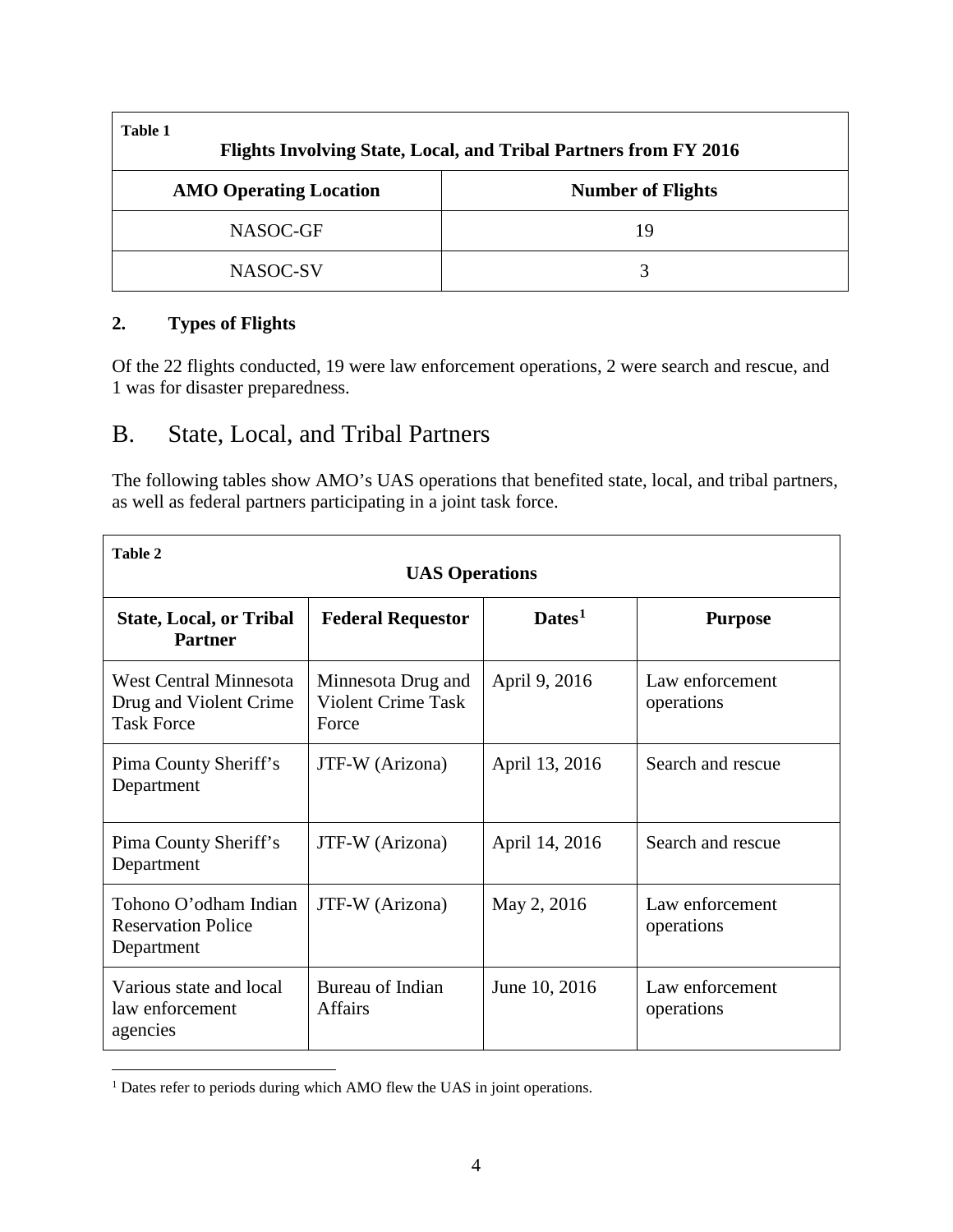| <b>Table 2</b><br><b>UAS Operations</b>                |                                                                       |                                                    |                               |
|--------------------------------------------------------|-----------------------------------------------------------------------|----------------------------------------------------|-------------------------------|
| <b>State, Local, or Tribal</b><br><b>Partner</b>       | <b>Federal Requestor</b>                                              | $\mathbf{Dates}^1$                                 | <b>Purpose</b>                |
| Minnesota Department<br>of Natural Resources           | <b>AMO</b> for Minnesota<br>Department of<br><b>Natural Resources</b> | July 22, 2016                                      | Disaster preparedness         |
| Various state and local<br>law enforcement<br>agencies | U.S. Border Patrol<br>(Alpena Michigan<br>Operation)                  | August 9, 2016                                     | Law enforcement<br>operations |
| State law enforcement<br>agencies                      | U.S. Border Patrol<br>(Alpena Michigan<br>Operation)                  | August 15, 2016                                    | Law enforcement<br>operations |
| State law enforcement<br>agencies                      | U.S. Border Patrol<br>(Alpena Michigan<br>Operation)                  | August 16, 2016                                    | Law enforcement<br>operations |
| <b>Bismarck Task Force</b>                             | <b>U.S. Border Patrol</b><br>(JTF)                                    | August 22 to<br>September 30,<br>2016 (13 flights) | Law enforcement<br>operations |

## <span id="page-8-0"></span>C. Geographical Locations and Operating Environments

AMO bases and conducts UAS flight operations from three locations and utilizes a fourth location, National Air Security Operations Center – Jacksonville, for aircrew flying via satellite link. Weather in all locations poses significant challenges to operating the UAS. During FY 2016, the UAS had a 61-percent mission completion rate, with weather as the primary reason for cancellation.

| Table 3<br><b>National Air Security Operations Center – Grand Forks (North Dakota)</b> |                                                                                                                                                                                               |  |
|----------------------------------------------------------------------------------------|-----------------------------------------------------------------------------------------------------------------------------------------------------------------------------------------------|--|
| Area of Responsibility                                                                 | Northern border of North Dakota, South Dakota,<br>Montana, Washington State, Michigan, and Minnesota.<br>Aircrews provide daily satellite linked flight operations<br>to the southern border. |  |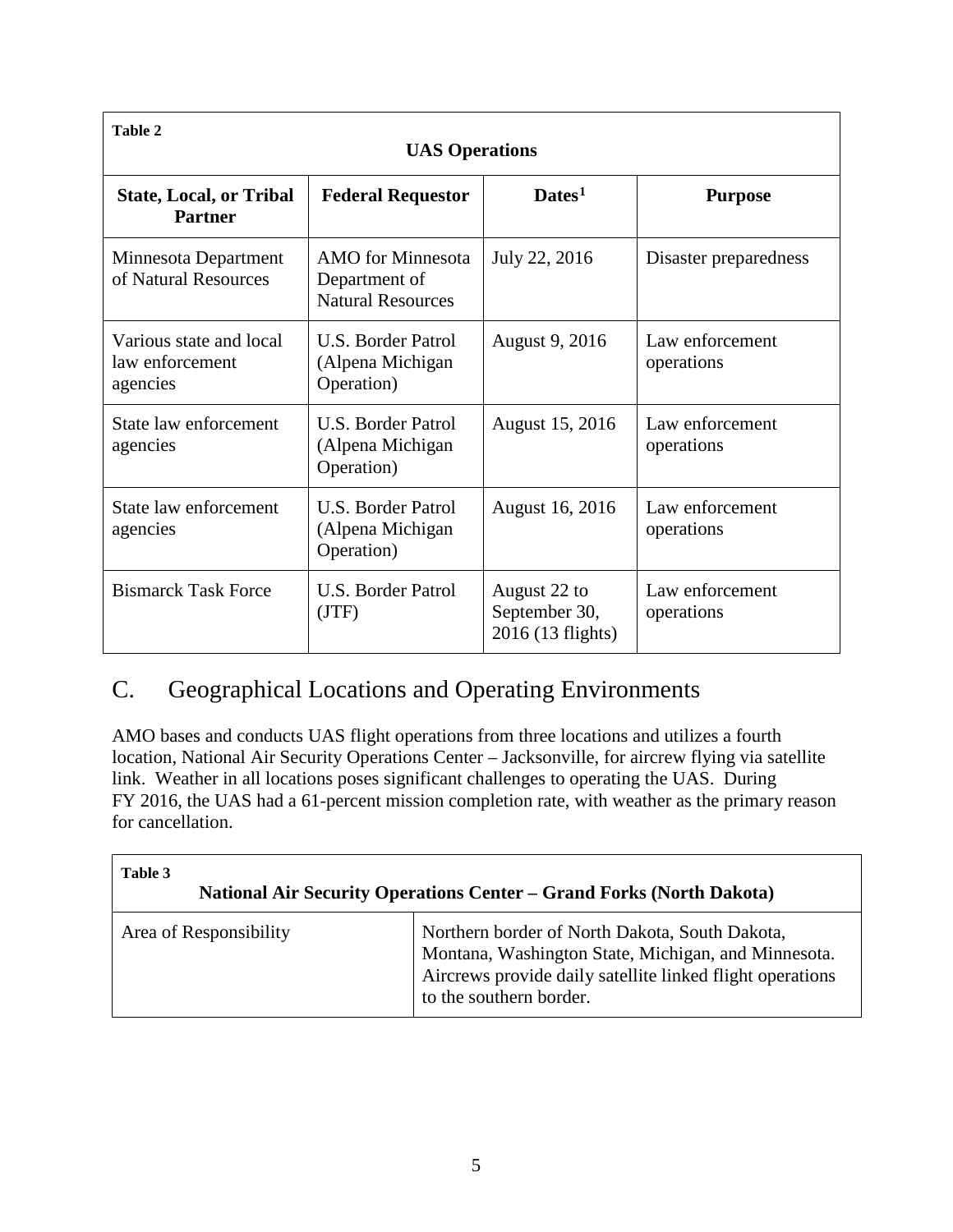| <b>Mission Focus</b>                    | Smuggling and other illegal activities by transnational<br>criminal organizations (TCO) on the northern and<br>southern borders; special investigative missions; and<br>natural disasters. |
|-----------------------------------------|--------------------------------------------------------------------------------------------------------------------------------------------------------------------------------------------|
| Weather and Environmental<br>Challenges | Weather consists of long, cold, and snowy winters and is<br>very humid during the summer. Significant winds<br>exceed aircraft operating limits.                                           |

| Table 4<br><b>National Air Security Operations Center – Corpus Christi (Texas)</b> |                                                                                                                                                                                                                                                                                                                      |  |
|------------------------------------------------------------------------------------|----------------------------------------------------------------------------------------------------------------------------------------------------------------------------------------------------------------------------------------------------------------------------------------------------------------------|--|
| Area of Responsibility                                                             | Texas, maritime Source, Transit, and Arrival Zones.                                                                                                                                                                                                                                                                  |  |
| <b>Mission Focus</b>                                                               | Smuggling and other illegal activities by TCOs, primarily<br>on the southern border; special investigative missions; and<br>natural disasters. Lead deployment site. Conducts annual<br>deployments of the Guardian (Predator maritime variant)<br>to the Caribbean and Eastern Pacific Source and Transit<br>Zones. |  |
| Weather and Environmental<br>Challenges                                            | Weather consists of long, hot summer months.<br>Significant winds, convective weather (summer), and fog<br>(winter months) exceed aircraft operating limits.                                                                                                                                                         |  |

| Table 5<br><b>National Air Security Operations Center – Sierra Vista (Arizona)</b> |                                                                                                                                                                                                                          |  |
|------------------------------------------------------------------------------------|--------------------------------------------------------------------------------------------------------------------------------------------------------------------------------------------------------------------------|--|
| Area of Responsibility                                                             | Arizona, California, New Mexico, Texas, and Eastern<br>Pacific.                                                                                                                                                          |  |
| <b>Mission Focus</b>                                                               | Smuggling and other illegal activities by TCOs, primarily<br>on the southern border; special investigative missions; and<br>natural disasters.                                                                           |  |
| Weather and Environmental<br>Challenges                                            | Other than during summer, weather is dry, with very little<br>humidity. Summers are hot and can bring consistent and<br>torrential downpours. Significant winds (winter and<br>summer) exceed aircraft operating limits. |  |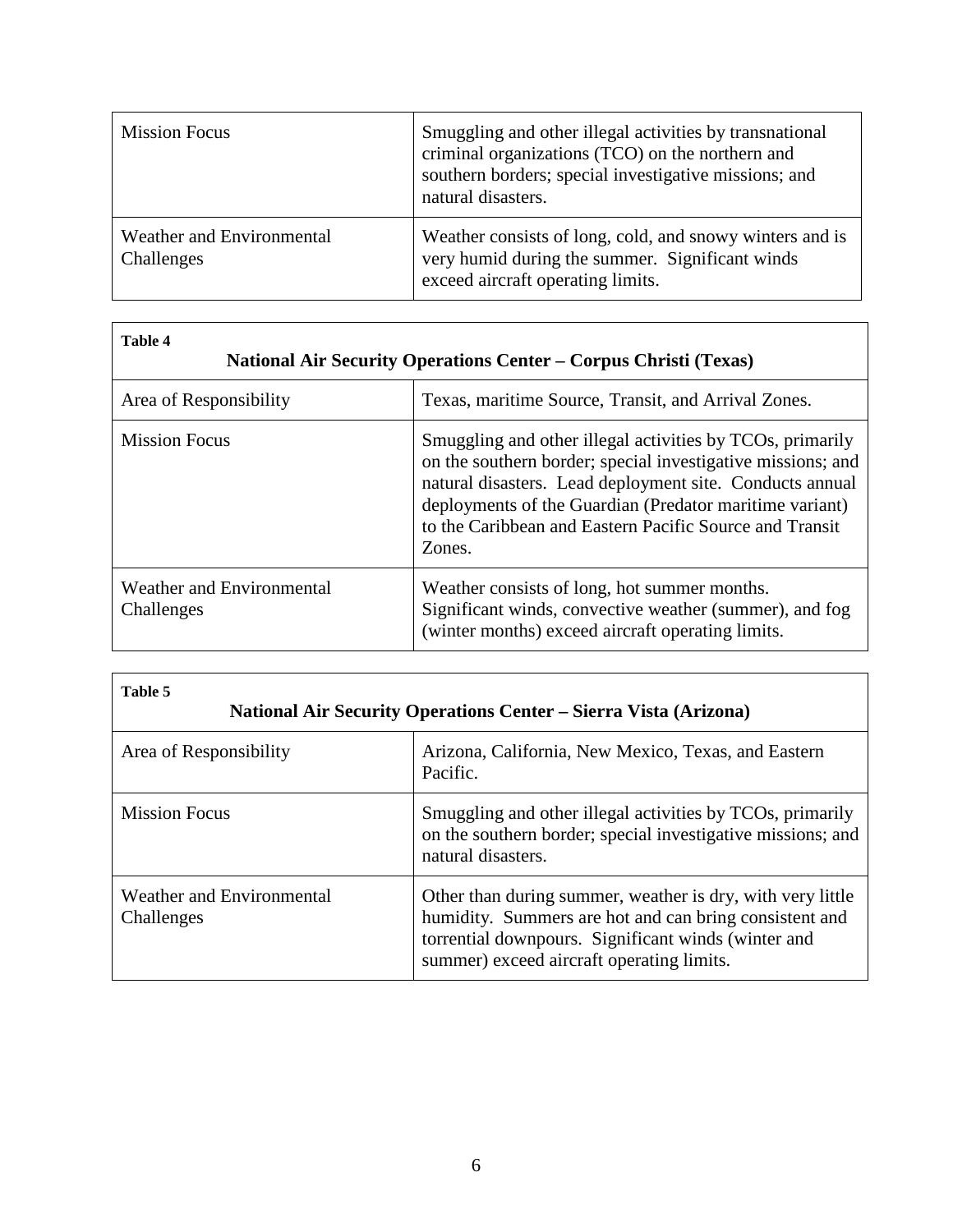# <span id="page-10-0"></span>IV. Significant UAS Incidents

There were no significant UAS incidents from October 1, 2015, to September 30, 2016.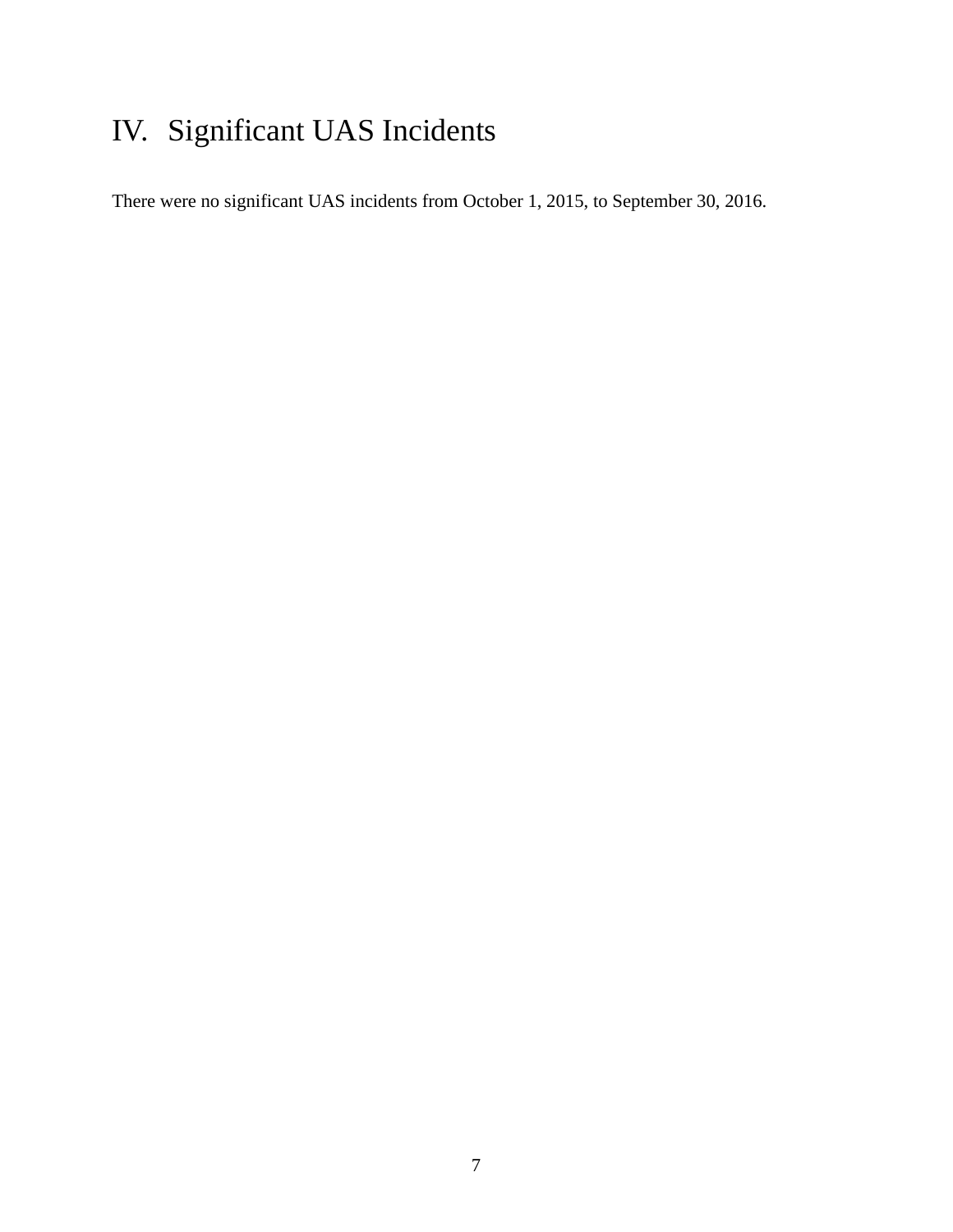## <span id="page-11-0"></span>V. Conclusion

AMO flies tens of thousands of hours each year, primarily focused on its own core competencies of interdiction, investigation, domain awareness, and contingencies and national taskings. As a member of a number of national and statewide task forces, AMO contributes capabilities that many federal, state, local, and tribal partners do not have. AMO will continue working with its partners to further the priorities outlined by the Secretary and the Commissioner.